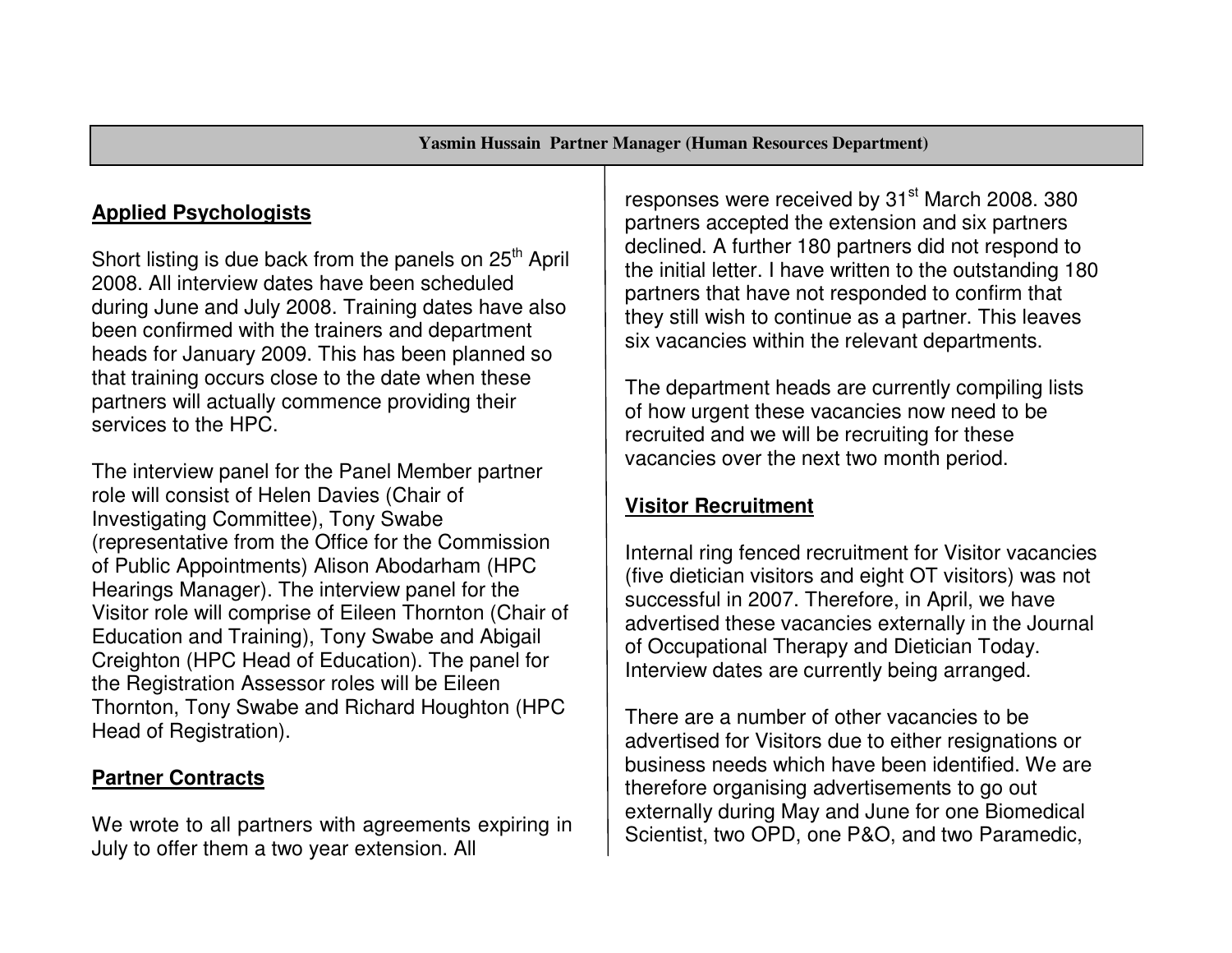two Radiography partners. All of these vacancies will be advertised externally because we have indications from existing partners that they would not have enough time to take on additional partner roles in addition to their existing roles to fill these further vacancies.

### **CPD Recruitment**

Recruitment is underway for the remaining ODP CPD Assessors. Four additional numbers are required and advertisements have been placed the College of Operating Department Practitioners Journal and the Association of Perioperative Practise with a closing date of 22<sup>nd</sup> April 2008.

#### **Training**

We have been working with the department heads to plan training for the 2008/2009 year for all partner roles now that the budget has been approved.

#### **Panel Chairs and Legal Assessor Partner Training**

Refresher training has been booked in for  $27<sup>th</sup>$  June 2008 and twenty six participants are expected to attend.

#### **Panel Member Partner Training**

We have booked panel member training for new panel members for 31<sup>st</sup> July 2008 and 1<sup>st</sup> August 2008. Six participants so far are expected to attend however we are waiting to hear from the remaining five attendees about their availability.

#### **Visitor Partner Training**

We have booked new Visitor training for  $8<sup>th</sup>$  and  $9<sup>th</sup>$ July 2008. Eight participants are expected to attend.

Where they may be an urgent business need for trained partners some ad hoc training will also take place where necessary prior to these dates. For example, training for two Prosthetists and Orthotists training is taking place on  $26<sup>th</sup>$  April 2008.

#### **New Partners**

Twenty three CPD Assessors have now been ratified by Council and agreements sent out to these partners. Their training day will be on 28<sup>th</sup> May 2008 for Chiropodists and Podiatrists and on 24<sup>th</sup> June 2008 for Operating Department Practitioners.

After advertising and filling CPD vacancies for Chiropadists/Podiatrist and ODP partners these have been virtually signed off by Council on 28 $^{\text{th}}$ March 2008 and they are being trained in their new roles on the dates mentioned above.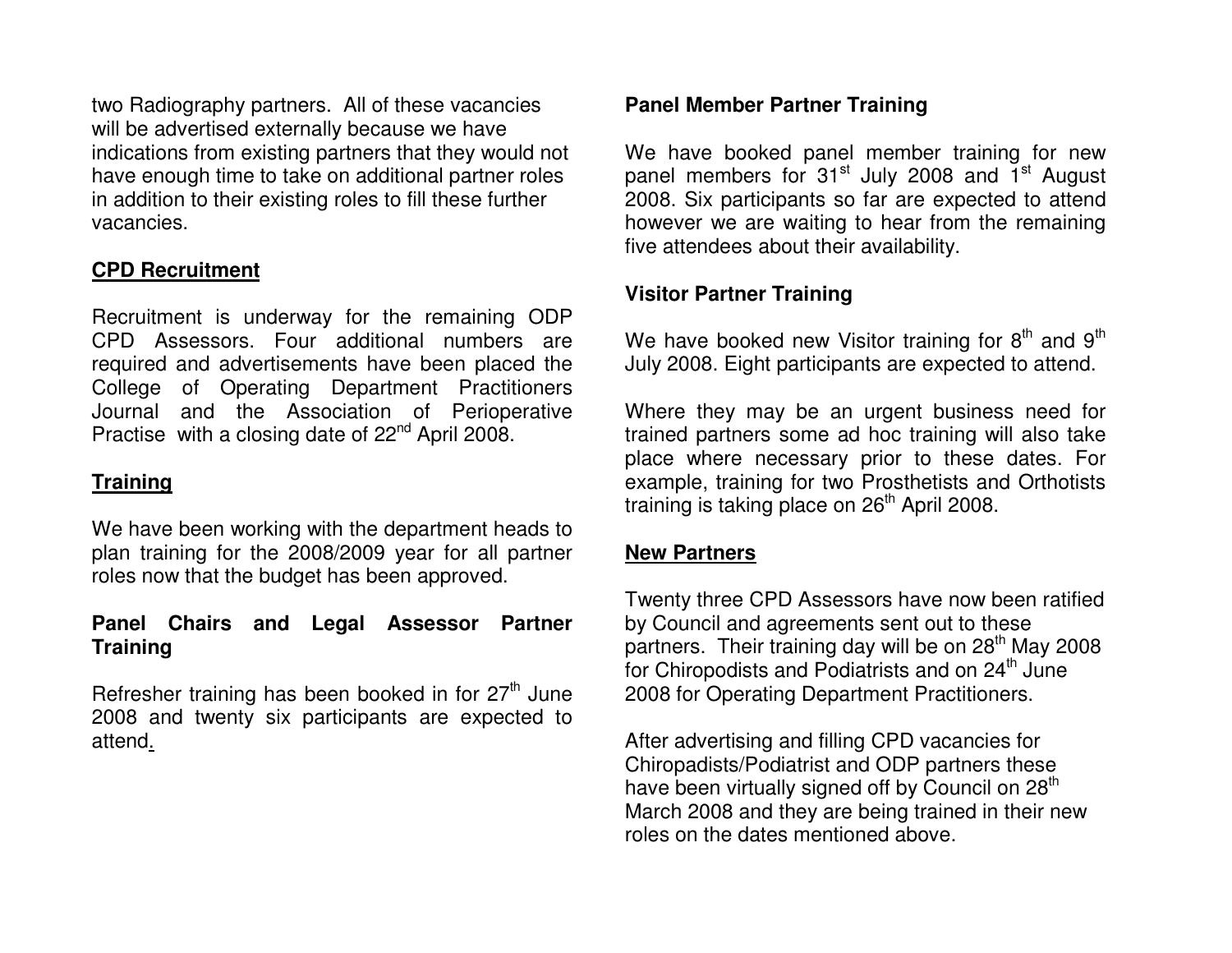## **Training Statistics**

The committee enquired in relation to the partner training statistics. Unfortunately, an error had occurred and this has now been rectified after double checking the partner databases of the various departments that manage partners.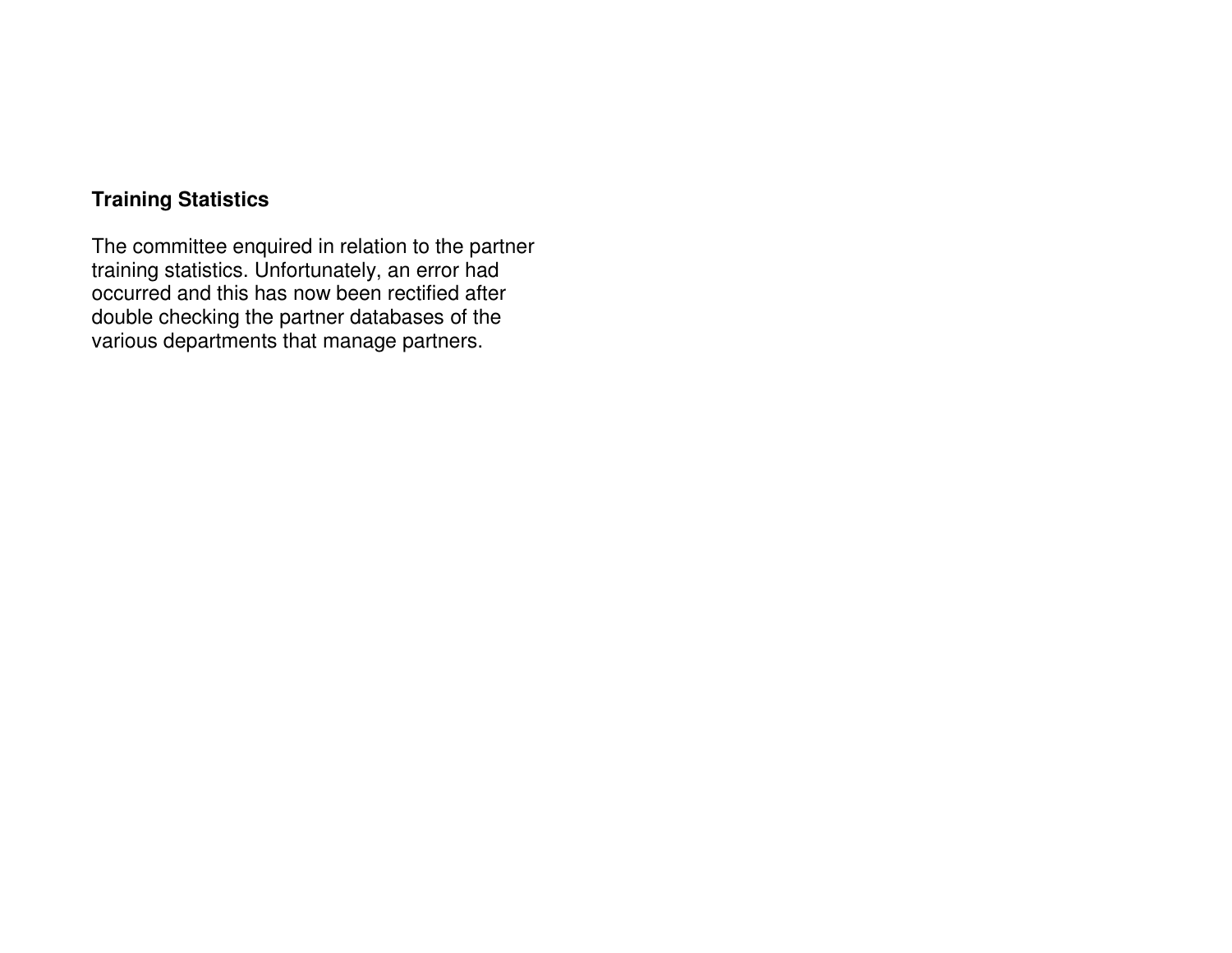NB the volumes for panel members, registration assessors and visitors include some partners performing several roles

#### **Panel members and visitors**

|                                      | 2006<br>2007 |     |     |     |     |     |     |     |     |     |     | 2008 |     |     |              |     |     |     |     |     |     |     |         | 2004/5          | 2005/6     | 2006/7     | 2007/8     |                 |
|--------------------------------------|--------------|-----|-----|-----|-----|-----|-----|-----|-----|-----|-----|------|-----|-----|--------------|-----|-----|-----|-----|-----|-----|-----|---------|-----------------|------------|------------|------------|-----------------|
| <b>Panel members</b>                 | Apr          | May | Jun | Jul | Aug | Sep | Oct | Nov | Dec | Jan | Feb | Mar  | Apr | Mav | Jun          | Jul | Aug | Sep | Oct | Nov | Dec | Jan | Feb Mar |                 | <b>FYE</b> | <b>FYE</b> | <b>FYE</b> | <b>YTD</b>      |
| <b>Arts therapists</b>               |              |     |     |     |     |     |     |     |     |     |     |      |     |     |              |     |     |     |     |     |     |     |         | 5 <sub>5</sub>  | 8          |            |            |                 |
| <b>Biomedical scientists</b>         | 24           | 24  | 24  | 24  | 24  | 24  | 24  | 24  | 24  | 24  | 24  | 24   | 24  | 24  | 24           | 24  | 24  | 24  | 24  | 24  | 24  | 24  | 24      | 18              | 23         | 25         | 24         | 24              |
| <b>Chirops &amp; podiatrists</b>     | 11           | 11  | 11  | 11  |     |     |     | 11  | 11  | 11  | 11  | 11   | 11  | 11  | 11           |     |     | 11  | 11  |     | 11  |     | 11      | 9               | 10         | 11         | 11         | 11              |
| <b>Clinical scientists</b>           | 44           | 44  |     | 44  |     | 44  | 44  | 44  | 44  | 44  | 44  | 44   | 44  | 44  | 44           | 44  | 44  | 44  |     |     | 44  | 44  | 44      | 30              | 37         | 46         | 44         | 44              |
| <b>Dietitians</b>                    | 13           | 13  | 13  | 13  | 13  | 13  | 13  | 13  | 13  | 13  | 13  | 13   | 13  | 13  | 13           | 13  | 13  | 13  | 13  | 13  | 13  | 13  | 13      | 6               | 14         | 13         | 13         | 13              |
| <b>ODPs</b>                          | 10           | 10  | 10  | 10  | 10  | 10  | 10  | 10  | 10  | 10  | 10  | 10   | 10  | 10  | 10           | 10  | 10  | 10  | 10  | 10  | 10  | 10  | 10      | 10              |            | 10         | 10         | 10              |
| <b>Occupational therapists</b>       | 12           | 12  | 12  | 12  | 12  | 12  | 12  | 12  | 12  | 12  | 12  | 12   | 12  | 12  | 12           | 12  | 12  | 12  | 12  | 12  | 12  | 12  | 12      | 8               |            | 12         | 12         | 12 <sub>1</sub> |
| <b>Orthoptists</b>                   | 5            | 5   | 5   |     | 5   | 5   | 5   | 5   | 5   | 5   | 5   | 5    |     | 5   | 5            | 5   | 5   | 5   | 5   | 5   | 5   | 5   |         | 6               |            |            |            | 5 <sub>l</sub>  |
| <b>Paramedics</b>                    | 16           | 16  | 16  | 16  | 16  | 16  | 16  | 16  | 16  | 16  | 16  | 16   | 16  | 16  | 16           | 16  | 16  | 16  | 16  | 16  | 16  | 16  | 16      | 14              | 16         | 16         | 16         | 16              |
| <b>Prosthetists &amp; orthotists</b> | 3            | 3   | 3   |     | 3   | 3   | 3   | 3   | 3   | 3   | 3   |      |     | 3   | 3            | 3   | 3   | 3   | 3   | 3   | 3   | 3   |         | 3               |            |            | 3          | 3 <sup>1</sup>  |
| Physiotherapists                     | 37           | 37  | 37  | 37  | 37  | 37  | 37  | 37  | 37  | 37  | 37  | 37   | 37  | 37  | 37           | 37  | 37  | 37  | 37  | 37  | 37  | 37  | 37      | 32              | 34         | 37         | 37         | 37              |
| Radiographers                        | 20           | 20  | 20  | 20  | 20  | 20  | 20  | 20  | 20  | 20  | 20  | 20   | 20  | 20  | 20           | 20  | 20  | 20  | 20  | 20  | 20  | 20  | 20      | 19              | 23         | 20         | 20         | 20              |
| <b>SLTs</b>                          | 13           | 13  | 13  | 13  | 13  | 13  | 13  | 13  | 13  | 13  | 13  | 13   | 13  | 13  | 13           | 13  | 13  | 13  | 13  | 13  | 13  | 13  | 13      | 12              | 11         | 13         | 13         | 13              |
| Lay members                          | 78           | 78  | 78  | 78  | 78  | 78  | 78  | 78  | 78  | 78  | 78  | 78   | 78  | 78  | 78           | 78  | 78  | 78  | 78  | 78  | 78  | 78  | 78      | 39              | 81         | 79         | 78         | 78              |
| <b>Total</b>                         | 293          | 293 | 293 | 293 | 293 | 293 | 293 | 293 | 293 | 293 | 293 | 293  | 293 | 293 | 293          | 293 | 293 | 293 | 293 | 293 | 293 | 293 | 293     | 211             | 277        | 296        | 293        | 293             |
| <b>Visitors</b>                      |              |     |     |     |     |     |     |     |     |     |     |      |     |     |              |     |     |     |     |     |     |     |         |                 | <b>FYE</b> | <b>FYE</b> | <b>FYE</b> | <b>YTD</b>      |
| <b>Arts therapists</b>               | 13           | 13  | 13  | 13  | 13  | 13  | 13  | 13  | 13  | 13  | 13  | 13   | 13  | 13  | 13           | 13  | 13  | 13  | 13  | 13  | 13  | 13  | 13      | 13              | 10         | 21         | 22         | 22              |
| <b>Biomedical scientists</b>         | 13           | 13  | 13  | 13  | 13  | 13  | 13  | 13  | 13  | 13  | 13  | 13   | 13  | 13  | 13           | 11  |     | 11  | 11  |     | 11  | 11  | 11      | 11              |            | 11         | 13         | 13              |
| <b>Chirops &amp; podiatrists</b>     | 12           | 12  | 12  | 12  | 12  | 12  | 12  | 12  | 12  | 12  | 12  | 12   | 12  | 12  | 12           | 10  | 10  | 10  | 10  | 10  | 10  | 10  | 10      | 10 <sup>1</sup> | 18         | 19         | 20         | 20              |
| <b>Clinical scientists</b>           | 13           | 13  | 13  | 13  | 13  | 11  | 11  | 11  | 11  | 11  | 11  | 11   | 11  | 11  | 11           | 6   | 6   |     | 6   |     | 6   | 6   |         | 6               |            | 12         | 13         | 13              |
| <b>Dietitians</b>                    | q            | 9   | 9   |     | 9   | 9   | g   | g   | 9   |     | 9   | 9    |     | g   | $\mathbf{q}$ |     | 6   | 6   | 6   | 6   | 6   | 6   |         | 6               | 10         |            |            | 9               |
| <b>ODPs</b>                          |              |     |     |     |     |     |     |     |     |     | 11  |      |     |     |              | 10  | 10  | 10  | 10  | 10  | 10  | 10  | 10      | 10              |            | 11         | 11         | 11              |
| <b>Occupational therapists</b>       | 21           | 21  | 21  | 21  | 16  | 16  | 16  | 16  | 16  | 16  | 16  | 16   | 16  | 16  | 16           | 10  | 10  | 10  | 10  | 10  | 10  | 10  | 10      | 10              | 20         | 18         | 21         | 21              |
| <b>Orthoptists</b>                   |              |     |     |     |     | 6   | 6   | 6   | 6   | 6   | 6   | 6    |     | 6   | 6            | 5   | 5   |     | 5   | 5   | 5   | 5   |         | 5               |            |            |            |                 |
| Paramedics                           | 20           | 20  | 20  | 20  | 20  | 16  | 16  | 16  | 16  | 16  | 16  | 16   | 16  | 16  | 16           | 14  | 14  | 14  | 14  | 14  | 14  | 14  | 14      | 14              |            | 20         | 20         | 20              |
| <b>Prosthetists &amp; orthotists</b> |              |     |     |     |     |     |     |     |     |     |     |      |     | 3   | 3            | 3   | 3   | 3   | 3   | 3   | 3   | 3   |         | 3               |            |            |            | 3               |
| Physiotherapists                     | 20           | 20  | 20  | 20  | 20  | 20  | 20  | 20  | 20  | 20  | 20  | 20   | 20  | 20  | 20           | 17  |     | 17  |     |     |     |     | 17      | 17              | 12         | 17         | 20         | 20              |
| Radiographers                        | 29           | 29  | 29  | 29  | 20  | 20  | 20  | 20  | 20  | 20  | 20  | 20   | 20  | 20  | 20           | 17  |     | 17  | 17  |     |     | 17  | 17      | 17              | 25         | 29         | 20         | 20              |
| <b>SLTs</b>                          | 16           | 16  | 16  | 16  | 16  | 13  | 13  | 13  | 13  | 13  | 13  | 13   | 13  | 13  | 13           | 10  | 10  | 10  | 10  | 10  | 10  | 10  | 10      | 10              | 12         | 16         | 16         | 16              |
| Lay members                          | 18           | 18  | 18  | 18  | 18  | 6   | 6   |     |     |     |     | 6    |     |     |              |     |     |     |     |     |     |     |         |                 |            | 12         | 18         | 18              |
| Total                                | 203          | 203 | 203 | 203 | 189 | 167 | 167 | 167 | 167 | 167 | 167 | 167  | 167 | 169 | 169          | 136 | 136 | 136 | 136 | 136 | 136 | 136 | 136     | 136             | 123        | 202        | 211        | 213             |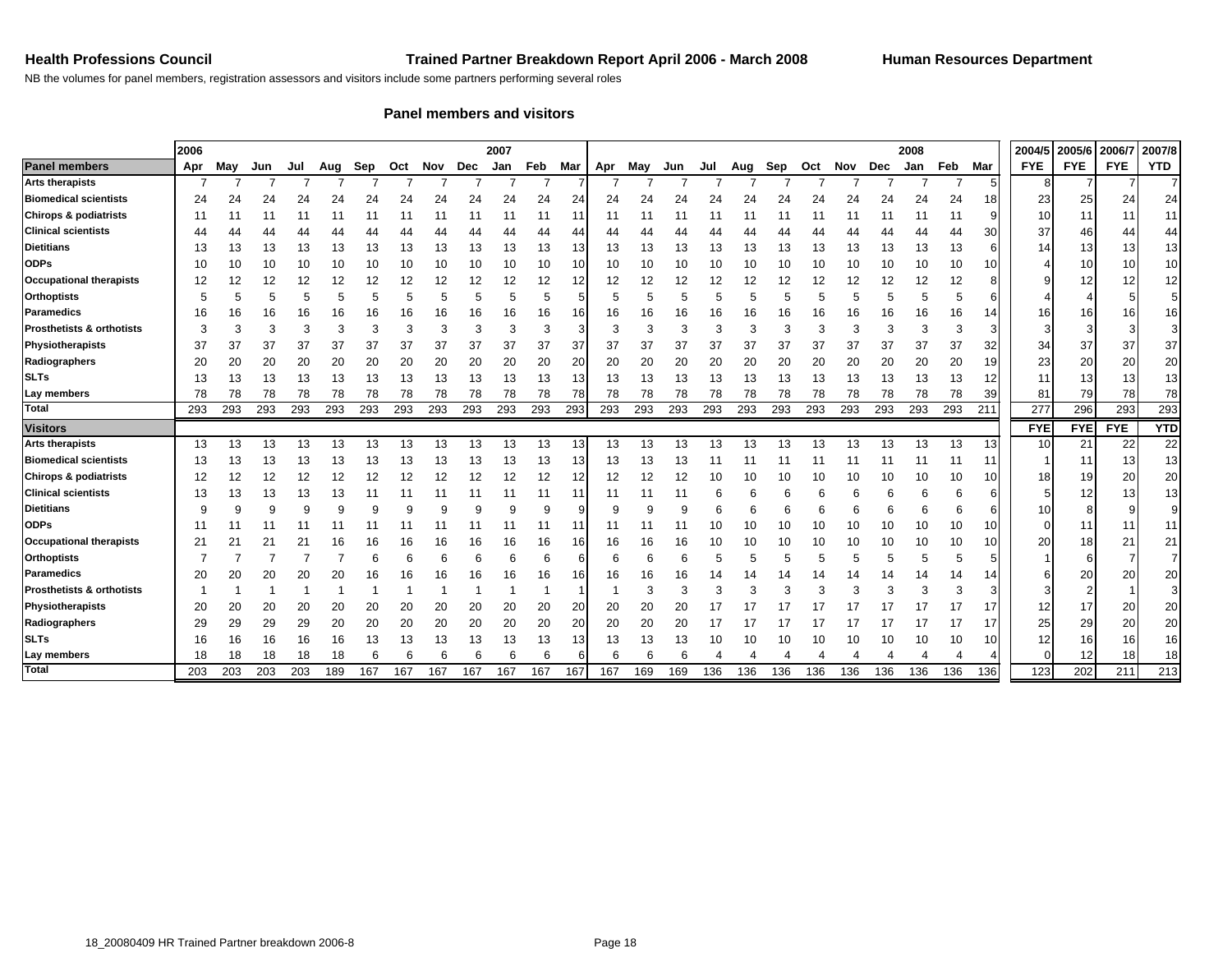| <b>Registration assessors</b>        |     |     |     |     |     |     |                |     |     |     |     |                 |     |     |     |     |     |                |     |     |     |     |     |     | <b>FYE</b>  | <b>FYE</b>      | <b>FYE</b> | <b>YTD</b>      |
|--------------------------------------|-----|-----|-----|-----|-----|-----|----------------|-----|-----|-----|-----|-----------------|-----|-----|-----|-----|-----|----------------|-----|-----|-----|-----|-----|-----|-------------|-----------------|------------|-----------------|
| <b>Arts therapists</b>               | 8   |     | ö   |     |     |     |                |     |     |     |     |                 |     |     |     |     |     |                |     |     |     | 8   | 8   | 8   |             | ੇ ਨ             |            |                 |
| <b>Biomedical scientists</b>         | 19  | 19  | 19  | 19  | 19  | 19  | 19             | 19  | 19  | 19  | 19  | 19              | 19  | 19  | 19  | 19  | 19  | 19             | 19  | 19  | 19  | 19  | 19  | 19  | 20          | 19              | 19         | 19              |
| <b>Chirops &amp; podiatrists</b>     | 15  | 15  | 15  | 15  | 15  | 15  | 15             | 15  | 15  | 15  | 15  | 15              | 15  | 15  | 15  | 15  | 15  | 15             | 15  | 15  | 15  | 15  | 15  | 15  | 16 <b>I</b> | 15              | 15         | 15 <sub>1</sub> |
| <b>Clinical scientists</b>           | 43  | 43  | 43  | 43  | 43  | 43  | 43             | 43  | 43  | 43  | 43  | 43              | 43  | 43  | 43  | 43  | 43  | 43             | 43  | 43  | 43  | 43  | 43  | 43  | 42          | 44              | 43         | 43              |
| <b>Dietitians</b>                    |     |     |     |     |     |     |                |     |     |     |     |                 |     |     |     |     |     |                |     |     |     |     |     | 11  | 111         | 11              | 11         | 11              |
| <b>ODPs</b>                          |     |     |     |     |     |     |                |     |     |     |     |                 |     |     |     |     |     |                |     |     |     |     |     | b   | 6           |                 |            |                 |
| <b>Occupational therapists</b>       | 13  | 13  | 13  | 13  | 13  | 13  | 13             | 13  | 13  | 13  | 13  | 13 <sub>1</sub> | 13  | 5 ا | 13  | 13  |     | 13             | 13  | 13  | 13  | 13  | 13  | 13  | 12          | 13 <sub>1</sub> | 13         | 13              |
| <b>Orthoptists</b>                   |     |     |     |     |     |     |                |     |     | h   |     |                 |     |     |     |     |     |                |     |     |     | 6   |     | ь   | 6           |                 |            |                 |
| <b>Paramedics</b>                    | 15  | 15  | 15  | 15  | 15  | 15  | 15             | 15  | 15  | 15  | 15  |                 | 15  | 15  | 15  |     | 15  | 15             | 15  | 15  | 15  | 15  | 15  | 15  | 161         | 15              | 15         | 15 <sub>1</sub> |
| <b>Prosthetists &amp; orthotists</b> |     |     | ີ   |     |     |     |                |     |     | 3   |     | з               |     |     |     |     | c   |                |     |     |     |     |     | ົ   |             |                 |            |                 |
| Physiotherapists                     | 25  | 25  | 25  | 25  | 25  | 25  | 25             | 25  | 25  | 25  | 25  | 25              | 25  | 25  | 25  | 25  | 25  | 25             | 25  | 25  | 25  | 25  | 25  | 25  | 25          | 24              | 25         | 25              |
| Radiographers                        | 20  | 20  | 20  | 20  | 20  | 20  | 20             | 20  | 20  | 20  | 20  | 20              | 20  | 20  | 20  | 20  | 20  | 20             | 20  | 20  | 20  | 20  | 20  | 20  | 21          | <b>20</b>       | 20         | 20              |
| <b>SLTs</b>                          | 14  | 14  | 14  |     |     | 14  |                | 14  | 14  |     |     | 14              | 14  |     | 14  |     |     |                | 14  | 14  |     | 14  | 14  | 14  | 15          | 14              | 14         | 14              |
| Total                                | 197 | 197 | 197 | 197 | 197 | 197 | 197            | 197 | 197 | 197 | 197 | 197             | 197 | 197 | 197 | 197 | 197 | 197            | 197 | 197 | 197 | 197 | 197 | 197 | 202         | 196             | 197        | 197             |
| <b>CPD assessors</b>                 |     |     |     |     |     |     |                |     |     |     |     |                 |     |     |     |     |     |                |     |     |     |     |     |     | <b>FYE</b>  | <b>FYE</b>      | <b>FYE</b> | <b>YTD</b>      |
| <b>Chirops &amp; Podiatrists</b>     |     |     |     |     |     |     | None appointed |     |     |     |     |                 |     |     |     |     |     | None appointed |     |     |     |     |     |     |             |                 |            |                 |
| <b>ODPs</b>                          |     |     |     |     |     |     |                |     |     |     |     |                 |     |     |     |     |     |                |     |     |     |     |     |     |             |                 |            |                 |
| Total                                |     |     |     |     |     |     |                |     |     |     |     |                 |     |     |     |     |     |                |     |     |     |     |     |     |             |                 |            |                 |

#### **Page 18 contd - Registration assessors and CPD assessors**